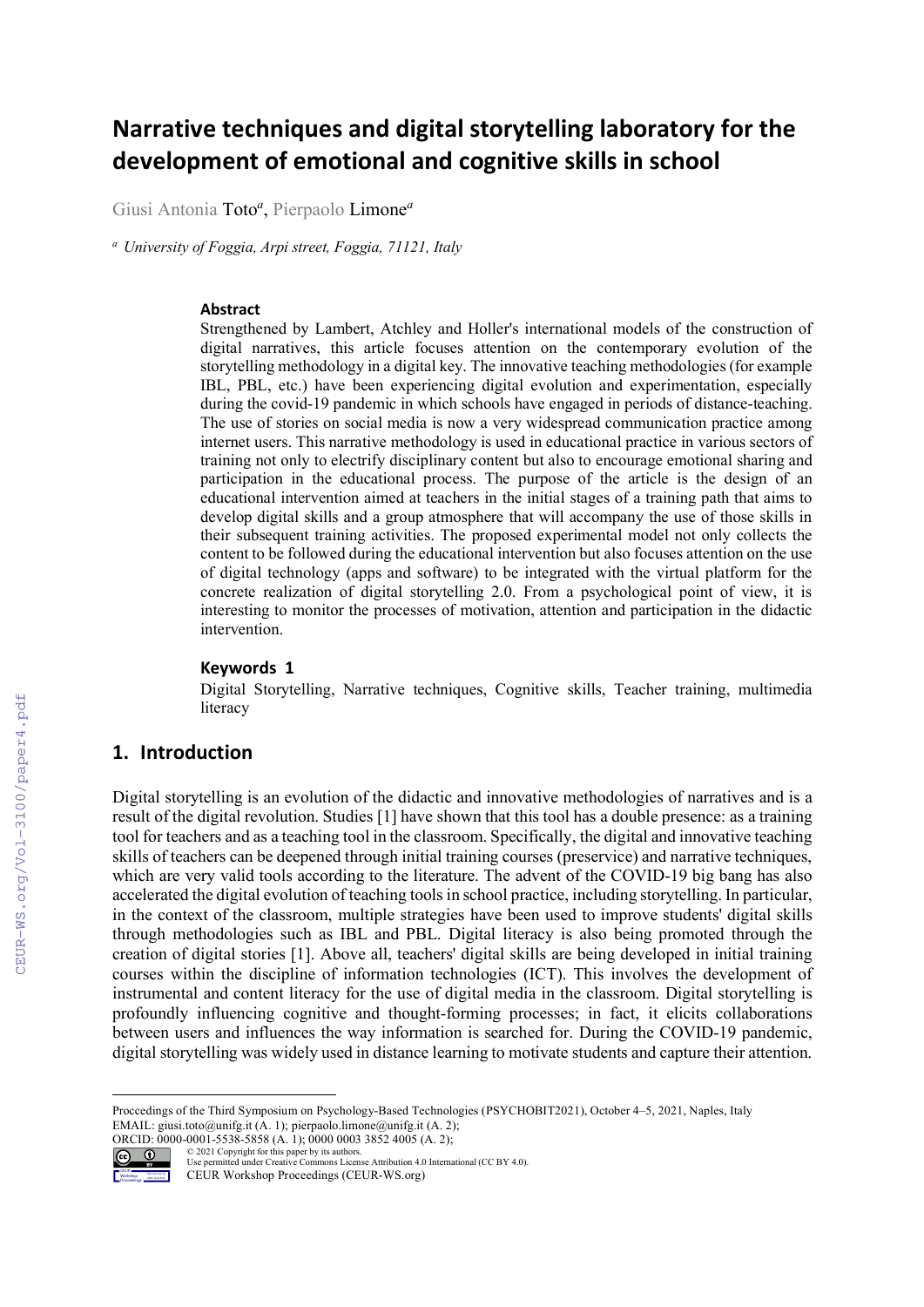In order to develop pedagogical content and didactic experience, it is becoming increasingly imminent to train teachers on these issues [3].

The centrality of the narrative derives from studies of authors such as Bruner. Bruner [4] is an American cultural psychologist who has spent an important part of his research playing an important role in psychological research for narrative thinking. Storytelling is important because everyone has a story to tell, and having the tools to effectively tell a story means having a voice and therefore the ability to express oneself and exercise active citizenship in the universe. Digital narration is central to many interdisciplinary and multidisciplinary studies because it is a typically human trait and is a way not only to tell reality but also to understand it. It is a tool through which experiences are lived, and therefore, a trace of continuity can be found in this fluid development lived from birth. Tools of speech, of communication, even nonverbal, and tools of cognition and memory collectively offer us this extremely powerful ability to narrate life, which is typically a human quality [5]. If the concept of digital is combined with narration, we come to speak of contemporary narratives that concern a plurality of communicative actions that usually take place on the web today. Think of Stories, then of the stories and narratives of social networks such as Facebook, Instagram, LinkedIn and TikTok. We immediately realise how these narratives are nothing more than the analogical life that we live but build a sort of amplification of the physical reality that we live with this continuous experience of the digital.

The narratives obviously assume a great centrality not only as a communicative fact but also as an educational fact.

Digital storytelling supports student learning and enables teachers to adopt innovative and improved teaching methods. Rahiem's recent study [6] focuses on the experiences of the storytelling – art – science club in Jakarta in Indonesia. This experimentation confirms that digital storytelling is also the tool to mediate the inclusion of immigrant students tending to social exclusion. As Nisi and colleagues [7] note, inclusion not only oases content but also requires a reflection on the requirements of a new platform for creating stories on the subject of intangible cultural heritage (ICH).

The Parsazadeh et al. [8], integrates computational thinking (CT) (it is a problem solving skill that can motivate students to learn English through the method: present, practice and produce) with digital storytelling. An improvement in performance and motivation emerges from this experimentation.

The study by Parsons and colleagues [9] illustrates the project funded by the Froebel Trust and co-built with professionals and families. The project used innovative digital storytelling to explore the experiences and perspectives of five 4-year-old autistic children and their families as the children prepared to make the transition from daycare to primary school. Underlining the inclusive value of this teaching methodology. In addition, further experiments concern the intervention of Narrative Experiences Online (NEON) centered on the use of digital storytelling that describes recovery from health problems [10].

A more contemporary analysis concerns the study by Marcos-García and others [11] on digital storytelling applied to social networks or through the use of augmented or virtual reality [12]. The results show that this tool cooperates in the construction of the digital environment. Finally, the study by Brusk, & Engström [13]. analyzes a case of inclusive transmedia storytelling production of the Marvinter project.

The aim was to provide a shared cultural experience that includes people with visual or hearing impairments. The psychological perspective is that storytelling is a connective tissue of our experiences, and this is where digital comes in.

# **2. Contemporary Experiments in Digital Storytelling**

Viewing stories reveals a very powerful tool such as the voice: digital narratives are told directly with the voice of the author, this is a peculiarity compared to other videos and other contents that are usually seen on the Internet. What is striking is the power of this story, which is not precise but imperfect; it is not 100% polished and clean, but it is honest, and it is a true story. However, it happens that many stories have nothing true. The exercise is on the structure of the narrative; therefore, the narration is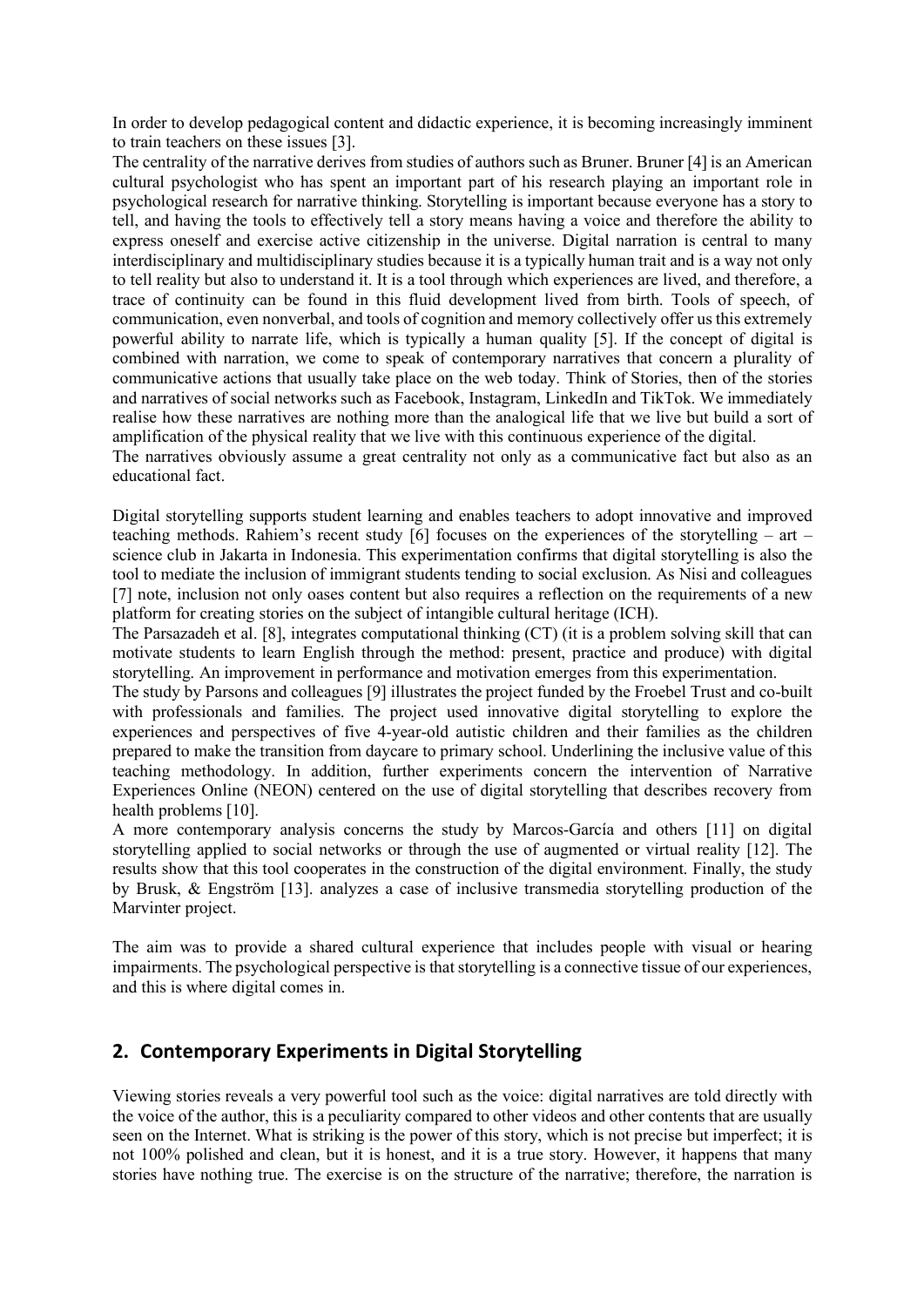built according to certain rules, but there is no putting into play a personal story, strong and powerful, which immediately resonates with interiority. You see many stories with great potential, but you do not go all the way, or there are attempts to field a personal story with a lack of means: good story but badly told. The workshops provide the necessary tools, not only to build stories that are artistically elegant but also to develop the expressive potential in the subject and the narrative urgency of the subject itself. Therefore, the maximum of one's expressive capacity is aligned to tell, in the right way, with the correct semiosis and with the appropriate language, the narration [14].

Today there are tools such as weblogs, YouTube and Flickr that allow users to share personal stories and personal interpretations of reality. They also allow you to comment on these stories and expand them through retweets and bounces that are possible. These viral logics of narrative contagion characterise the functioning of contemporary media. In the eighties, these tools clearly were not there just as there was no Internet.

The narratives were produced to be seen collectively, and then recordings were made on cassettes or on LaserDisc and were projected in the communities in which these stories were born, so they were basically community-building tools. The power of narration not only allows the individual to express himself but also builds connective tissue within the experiences lived by the individual to give shape and also direction to the individual's life path and at the same time works as a glue in the construction of community. The purpose of the narration, despite the passages and transformations between the old and the new technologies that have occurred in the last 40–50 years, is always to communicate significant fragments of one's experiences. The narrative can be considered as a sort of metamedium, that is, an uber medium, therefore a super medium, which crosses the media with which one expresses himself. It is a medium created by our mind that serves to represent, understand and reflect on experiences and events [15]. According to many scholars, the interpretative and understanding capacity of human beings is based on the narrative structure of the mind; that is, reality is understood in a narrative way. Experience structures reality in a diachronic order, so we put ourselves in a temporal sequence. The perception of time is in itself a narrative perception, and the experiences are placed within this temporal continuum of personal life which, expanding, goes beyond the boundaries of one's own existence in the history of the community. It is a skill, that of man, which is given by the need to make sense of the information that is perceived, such as the colours that surround us. The flow of experiences is placed, by the mind, in a narrative experience that allows us to remember events and make sense of experiences. The narratives therefore act as a support to our cognitive experience and expand the capacity of memory reconstruction [16]. The so-called mnestic traces of this type of experience are consolidated through images and a series of other qualities that we can articulate through the experience of reality. The current transposition to media messages and the circulation of media contents lead today's consumer to a sort of appropriation of the different information and experiences of others' narratives that compose a contemporary experience articulated between analog and digital. The starting assumption is that everyone has a story to tell; technologies enhance the meaning of the story to convey and amplify the narrator's voice. There are at least two models of digital storytelling narration: one of these is the classic model, which involves narration through autobiographical stories, centred on the life of the narrator, organised in digital formats through an audio narration. Around this audio narration, as if it were a podcast, images that give greater power to the narration are built: the exercise of classic digital narration starts from writing a short text (150–300 words) – the shorter, the more powerful – words must be few but good. From that text, which is a subtraction operation, that is, the subject identifies a theme that is dear to them, writes a draft that is subsequently subtracted and subtracted and then shared with the other subjects who participate until the right narrative structure is found. At the end, the elements of this short report are placed in the right place in the right way with technical competence that is part of the training exercise in the construction of the narrative. This skill allows the subject to acquire that empowerment with respect to his or her expressive capacity, and then the sequence of images is built around the text, which can be photographs and drawings mounted together with video editing techniques. The editing tools today are accessible to everyone as demonstrated by the online stories that many post [17]. Very often the subjects, even the most fragile and marginalised in today's society, have access to technologies as devices that allow them to build narratives. However, not only do they lack the technical competence, but above all, they also lack the capacity for self-listening that allows them to honestly lead to a powerful autobiographical narration. The classic model involves the narration of autobiographical story forms in digital formats through first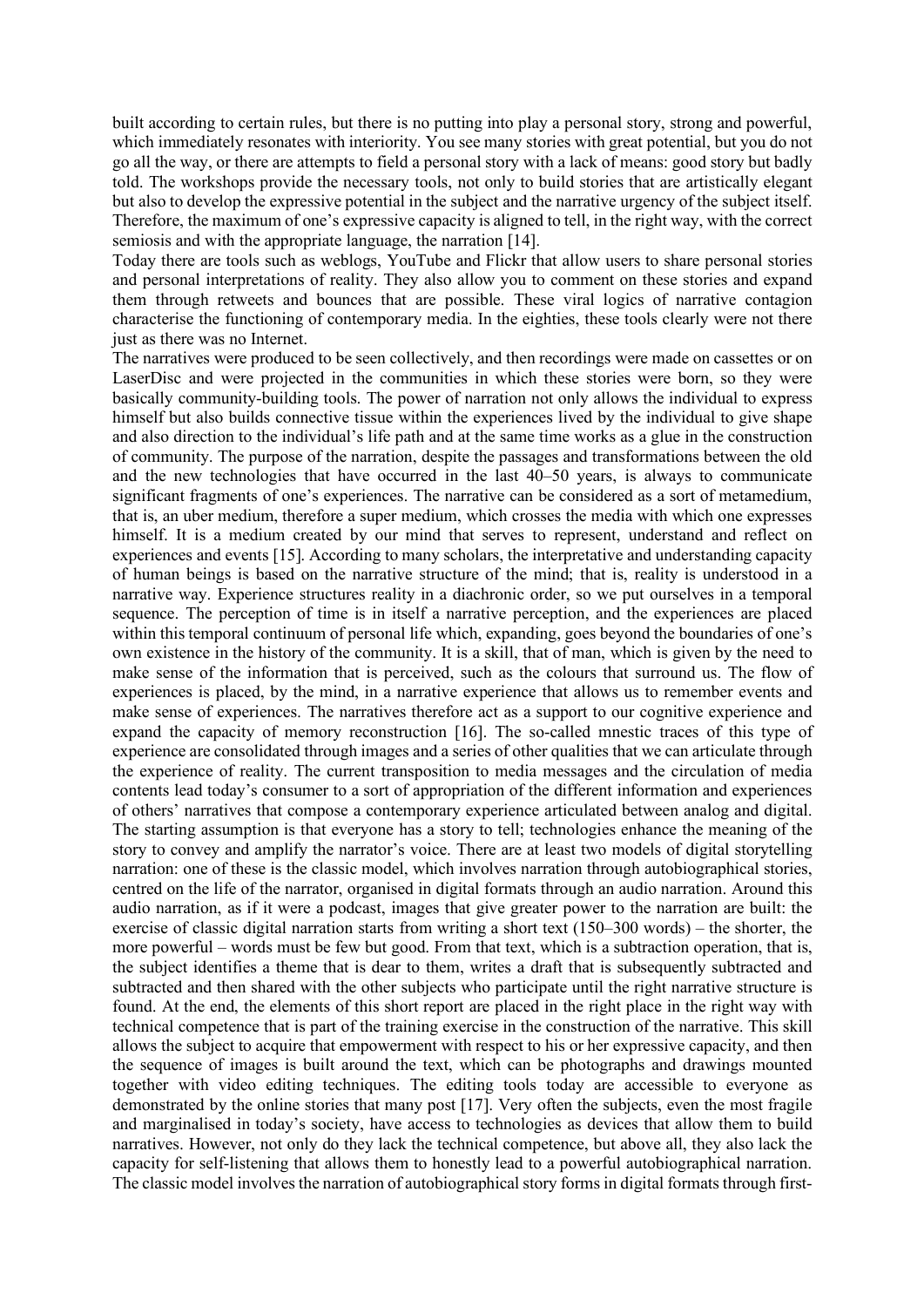person audio that presents a structure similar to that of a traditional tale. Then there is another model that appeared starting in 2000 called web 2.0 model or digital storytelling 2.0. The evolution of the web has had several lives, and now web historians place these evolutions in categories to give order through a great narration of the history of the web, but while these technologies evolve, the authors of the socalled web 2.0 described this transformation as a passage of the web from passive to active: users become producers to consumers, and digital storytelling 2.0 blogs emerge. The narratives are characterised by greater interactivity; they offer a possibility to modify the story and co-construct this story by becoming co-authors, as the structure is not rigidly predefined. In the classical Berkeley tradition, the structure is obviously not only predefined but also closed because it is a narrative product that has a beginning and an end [18]. In Digital Story Telling (DST) 2.0, meanwhile, the idea is that it is possible to use elements that, even without necessarily using an audio narration, exploit the potential of web 2.0 in this expanded narrative structure, which can be implemented by the observer of the content, in a typically reticular and interactive manner. The types that can be developed with digital media, particularly for the production of digital storytelling, are stories that tell of important people in our life; stories that tell moments of transition, of decision, of closure crisis, of discontinuity, of transformation, of restructuring; stories that tell significant autobiographical anecdotes; and stories that tell what we would like to achieve and therefore focus on in the past and in the future.

# **2.1. DST theory**

To produce digital narratives, it is necessary to possess or acquire in an educational process, such as in a workshop, skills and knowledge concerning both the traditional methods of writing and narration; therefore, the workshops carried out on digital narratives are essentially writing laboratories. Creative autobiographical and technological skills for media production allow to technically realise these small products. As a side dish, transversally, organisational skills of problem-solving and project management are needed, which together with the right amount of creativity make it possible to create these products. Many skills are brought into play in digital action. Even if the main lever of these narratives is to build one's own narrative and autobiographical history, here the scientific interest is to use this practice to bring out media skills. The aim is to rediscover digital citizenship. The studies [19] we have conducted on digital narratives often emphasise your dynamics, not only the technological ones but also the motivational ones, which allow the student to learn in a work-project context. This immersive experience, which is carried out through laboratories for DST on a weekend with long hours, allows you to start from the idea of writing, storyboarding, realisation and dissemination of the product. This intensively focused collective and collaborative experience also activates an extremely powerful motivational lever [20]. The works on DST are centred on the student who finds, through the use of these media, support for his voice and are interesting both for the narrative and expressive aspects of the narratives themselves, which if used in an educational context are loaded with a further value, which is to learn how to use expression representation systems in a digital context.

The development of media education allows you to teach how to effectively transmit your messages by contextualising them for the communication channel you are using. Students then learn to learn with the media and learn to think critically about the media. Among the authors who have dealt with digital storytelling were Lambert, Atchley and Holler [21]. The latter is always an American author, referable to the explored context of narratives and who deals with innovation, technologies and forms of expression. He also worked, in the early 2000s, to systematise these ideas of digital narratives for educational purposes. He writes pages, extremely interesting and much cited, which allow the intervention on digital narratives to be made operational through indications of the steps to be taken and implemented to achieve a quality product. Holler therefore refers several times to the quality of DSTs and the opportunities they offer to develop technological skills and to develop critical thinking and creativity, which, with the right motivational lever, improves the written expression and the overall expressive capacity of the subjects. Thus, we start from digital storytelling at school because it allows students to express their voice, but in reality it is extremely useful for writing skills to speak correctly and also to learn the use of technologies. The technicalities that accompany the narrative are equally important, and therefore, there is an advantage on several levels. Another dimension, that of creative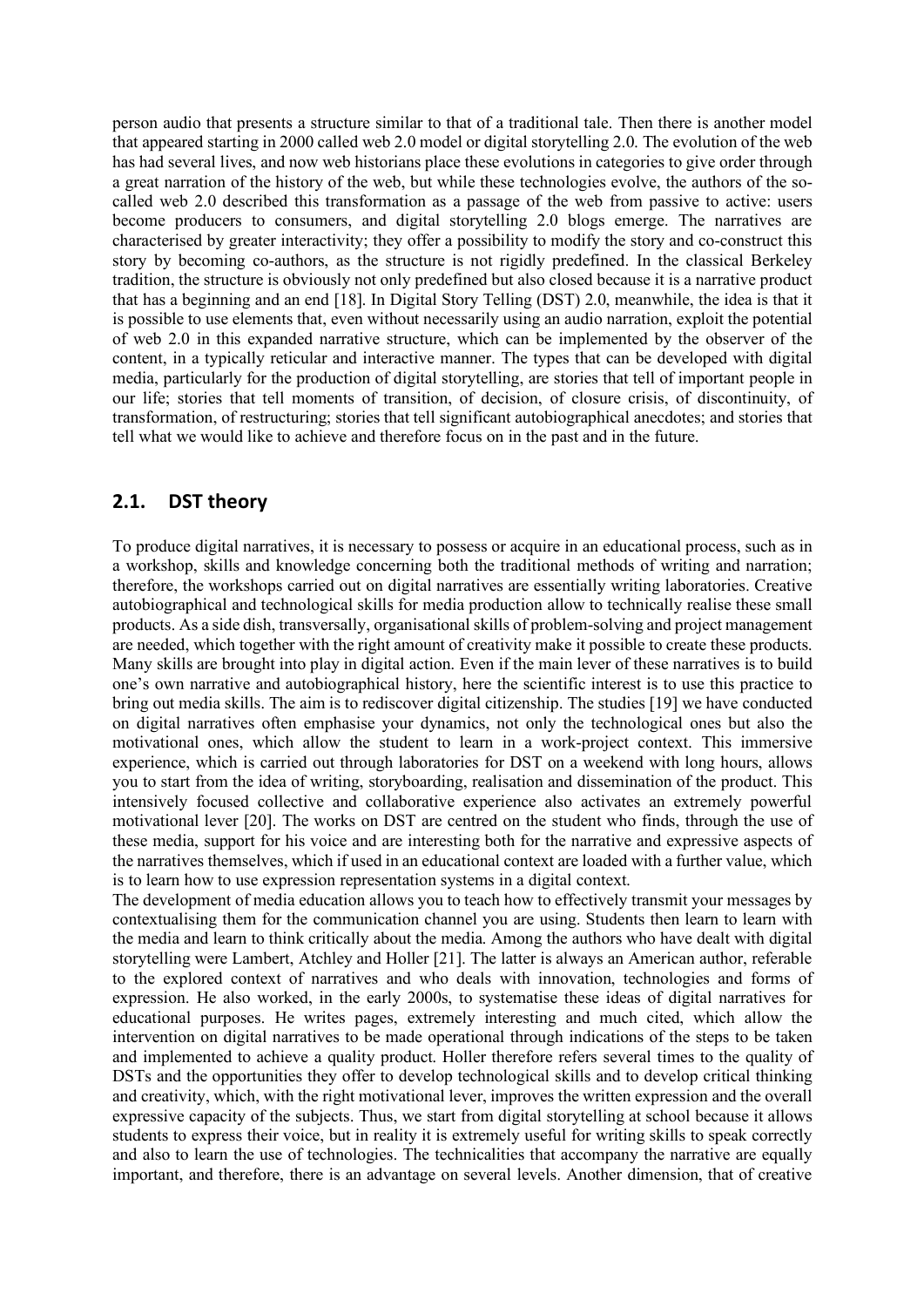thinking, very often in the school is put on the sidelines of educational objectives; instead, in many academic school contexts a lot of attention is paid to narratives, as in Northern Europe and the United States. The process of creating a story has rules – it has grammar, as Gianni Rodari would say [22]. Creativity must be practiced to develop creative thinking; creativity alone without the use of technologies does not go anywhere. Technological skills, learned by doing, bring out talents in media productions that find extremely gratifying ways of personal expressiveness. These stories are made with joy by students who learn to organise a thought in an orderly way, to put in order their often autobiographical narration, and in doing so, there is an exercise in writing and therefore in syntax, grammar and spelling but also in expressive grammar in the media [23]. Another construct that has developed is that of digital identity, that is, the ability to place this content within a digital ecosystem in a dissemination operation and to understand how and which register to use, how to dialogue with other texts and how to position your digital identity. Many activities can arise from a DST intervention; the narratives can therefore be used as a teaching and learning methodology, which is active and constructive, because they can also stimulate discussion, comparison, reflection and sharing through personal products that students realise. In the classroom, the stories discussed are subject to further processing and are then uploaded to a webpage, becoming the domain of the web. From there, comments and interactions are born, and the possibilities inside and outside the class multiply as a bridge between different classes and between different realities [24]. The narration is mainly an autobiographical personal style, and this can also motivate the research, study and participation of the class in activities that dig into the narratives of the subjects, or it is also possible to choose to use a narration with a different attitude, such as documentary and historical. An example, in this direction, is the product made by the BBC, *Capture Wales and Telling Lies* [25], an experience made a few years ago. It is a community narrative experience in Wales; the BBC intervenes as an activator of a collective memory construction process that starts from the narration of the subjects. It is a lever to build a memory together and is a story of a place or a territory that uses narration.

# **3. An Example of Online Didactic Planning**

Within the course of communication technologies (ICT) in the preservice path of the teachers of the University of Foggia, a training course was designed aimed at the self-determination of teachers and the construction of educational skills for subsequent entry into the school. In fact, this professionalism aims to develop awareness in future students in emotional and cognitive terms. To this end, a didactic training workshop was structured (which teachers will experience first-hand and then in the classroom) on the model of Lambert's seven elements [26] and Illera's contemporary experiments. [27]. The workshop aims to acquire techniques for the production of digital narratives, multimedia objects that combine photographs, music, films, voices and sounds in short digital videos (2–5 min). Digital storytelling promotes the development of digital, linguistic and artistic skills by promoting a new form of literacy in the use of new media and facilitating the processes of writing and reading through the multimodal use of multiple languages for communication.

The workshop is entirely organised in practical laboratory activities to transmit skills and indications relating to the production of digital storytelling.

**Contents** 

- 1. The technique of digital storytelling
- Storytelling and new technologies
- Digital media literacy
- Digital stories for disciplinary teaching
- 2. Story planning: concept and writing the story
- The various approaches to writing
- From the idea to the story
- The various types of stories
- 3. Preproduction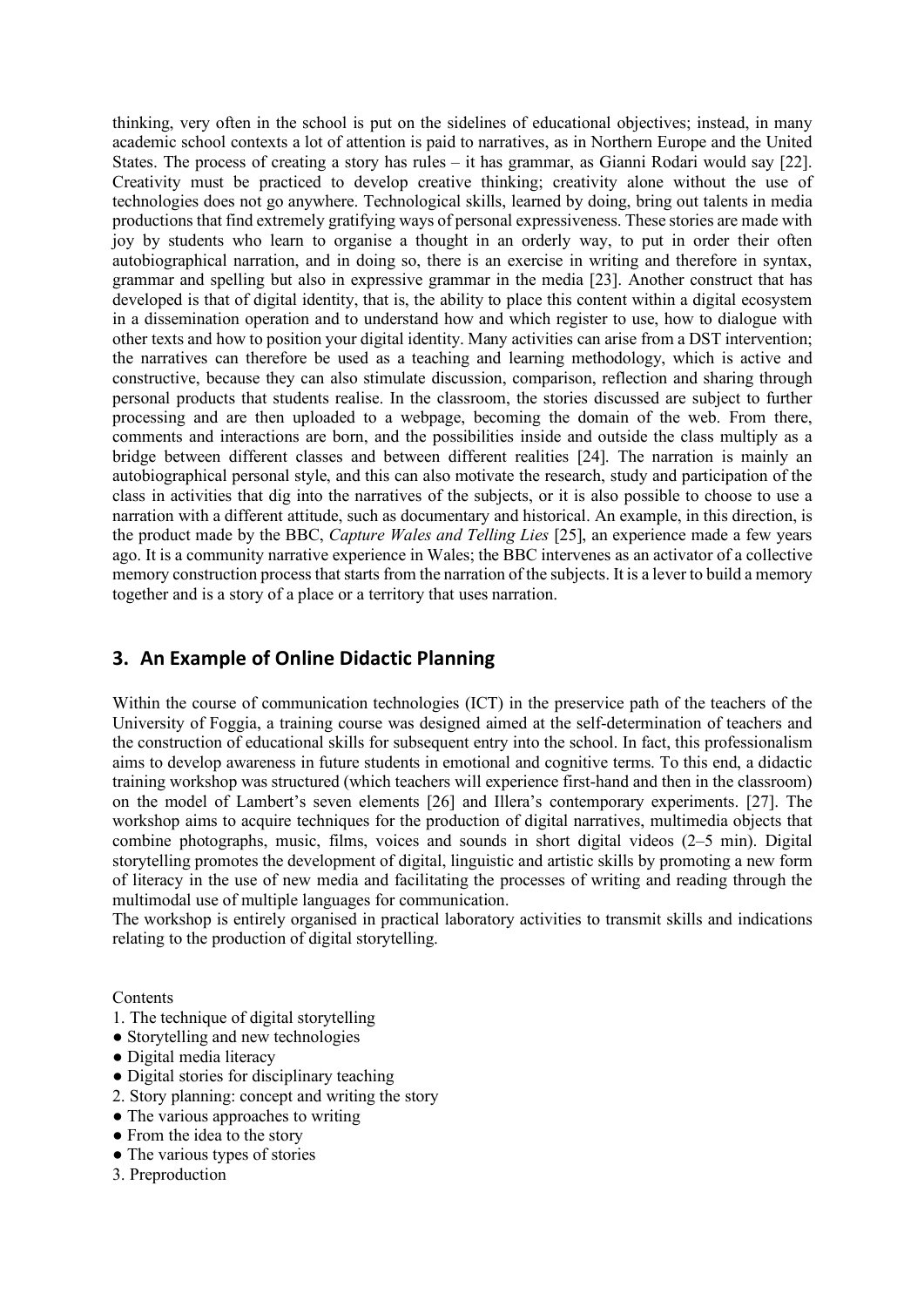- Editing of raw media and creation of new and original media.
- Construction of a storyboard
- 4. Production
- Audio editing
- Assembly
- Creative video review
- 5. Postproduction
- Adding transitions, effects, credits, text
- Choice of format and export of files
- 6. Evaluation of the narratives
- Analysis and evaluation of narratives
- Use of grids and evaluation tools
- 7. Sharing and distribution
- Presentation of stories in the classroom and in the school community
- Distribution and sharing of narratives (CD, DVD, Internet)
- Joining a community on DST

A study by Rodriguez-Illera [28] investigates the reasons behind publication and the tools used to create posts that take on the nature of digital stories. To obtain this information, a semistructured interview is administered to 12 Spanish teenagers between 12 and 20 years old. The reasons for creating posts are to communicate positive events in one's life, to induce interest in oneself and to reflect on personal or social behaviour. The most recurrent contents are physical appearance, cheerful situations and interesting activities. The tools adopted to create the post, such as filters and modifications, are useful for perfecting the visible reality and adapt to the type of recipient. The aim is to get out of anonymity or adapt to the expectations of followers or share reflections with the social environment. Regarding response time, the young people postpone the publication of the answers, and the older participants check their posts frequently. Respondents do not place so much emphasis on differentiating between private and public profiles but rather on a sense of precaution in posting information that I do not want to make public. There is total consensus among respondents that posts on violent, offensive and highly personal topics are prohibited. Technology also mediates the type of content; for example, Instagram conveys photos more than anything else instead of Twitter comments. A previous study (RL) probes the use of digital storytelling through a questionnaire aimed at children between 12 and 22 years (Spanish, Chilean, Colombian) between 2017 and 2018. The questionnaire investigates the sociodemographic characteristics, technologies adopted, posting habits, post content, post sources, followers, time spent on online publications and posted topics. The most used networks are WhatsApp, e-mail, Instagram, Facebook and YouTube. The research shows that the main types of posts are photos and selfies, 77% of posters create their own content while 39.52% get it from the Internet and 34.4% of respondents spend between one and four minutes creating and the publication of a content. The main topics interviewees post on are hobbies, tastes, passions, places and important people. It is published more frequently in the afternoon and in the evening, and posts are shared mainly with contacts or friends. In addition, the three main networks on which they follow profiles that they do not know personally are YouTube (54.1%), Instagram (35.1%) and Twitter (26.5%). Young people post more photos and videos, while boys use social networks to have fun and write opinions.

Most Internet users publish little information. Their business is to look at photos, read comments and listen to music, often without sharing their posts. In contrast to this type of user, active users create content as well as share it. The photos act as tools that convey their experiences and identity; it is therefore a communicative artifact that mediates small stories. These practices lead to the maturation of digital skills acquired outside the academy: create and edit posts, use your voice and participate and reflect through social networks.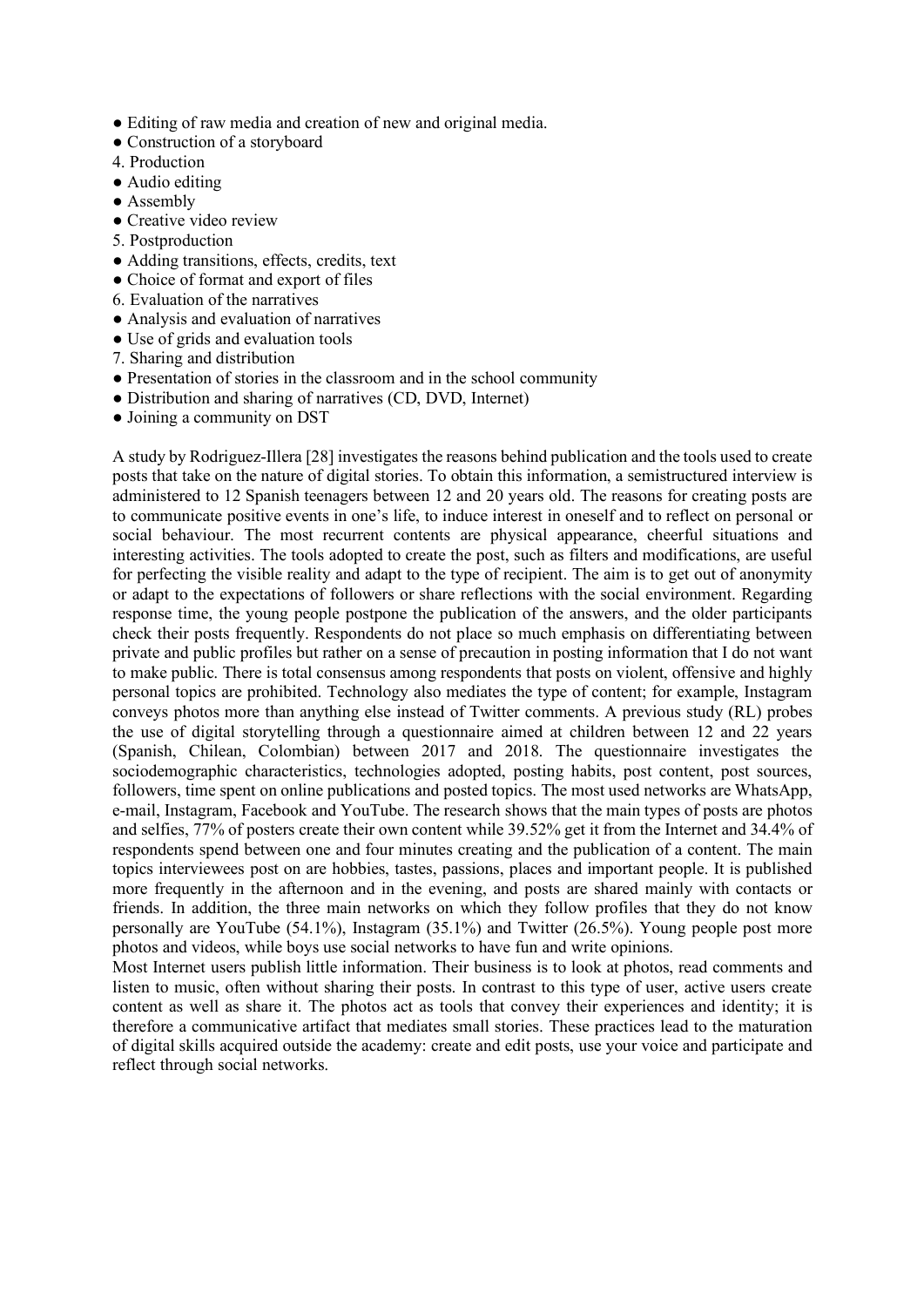### **4. Conclusion**

Schools create narratives not only with children but also with students up to upper-secondary school. The aim is not to radically innovate educational processes every time but to try to implement practices that work. The already tested application allows you to begin without having to start from scratch and repeating the mistakes of others, taking advantage of some pioneers who gave us the tools to do things properly. In most cases, the reference methodology is digital storytelling. In the educational field in Italy, there are several traditions; here, we will refer to the model adopted by the University of Foggia, which is currently covering this practice. In the past, digital storytelling has met with great success, and some PhD students have also used storytelling later and in other universities such as the University of Salento. There are other significant groups: one at the University of Padua, which refers to Petrucco [29], and another at the University of Turin with the Parola group [30], yet another in Ferrara with Professor Ganino [31]. These professors acted as activators of innovative processes in the world of schools. From an educational point of view, the assumption is that narration is a strategic resource to facilitate learning processes, with the possibility of sharing knowledge and building shared narratives. This presupposition arises from the certainty that narrative thought has a connective capacity to construct meaning through a dialogic interpretation of reality. This process originates from the narrative forms that characterise the primary orality and is therefore a mix of primordial and evolutionary ones of our civilisation, which are exemplified by the encounter between human beings and the structuring of social relations through the form of narration and the historicisation of these bonds through tales and stories. The stories allow for continuity in the civilisation process. Walter Ong [32], extraordinary scholar and giant of contemporary thought, underlines how the new electronic orality has surprising similarities with the older one for its 'participatory mysticism', that is, for the sense of community, for the concentration on the present moment and even for the formulaic use of some articulations of the narration. The narrative, in the primary form, was a strategic resource to support the processes of memorisation and learning and similarly, says Ong [32]; this also happens in the forms of secondary orality that characterise contemporary media. The presence of the story is almost tribal: this idea of tribalisation present on the web returns and of how orality, in its secondary organisation typical of current forms, is the glue of this form of web tribalisation. The secondary orality, therefore, even if radically different from the primary one, changes the primary orality, which was the only form of expression; there were no other media, and the only way to communicate, teach and educate was that of word. However, the novelty of secondary orality, in an extremely different hypertechnological context and with the plurality of languages, maintains similar characteristics because it has this element of community and this connective tissue that allows you to hear a group speak by hearing the voice of an individual [33]. While written or printed text has the characteristic of making individuals withdraw into themselves and therefore of going in depth and requiring silence, concentration and an inner dialogue between the subject and the written word, orality also in the secondary form (of TikTok, for example) has instead the potential of immediacy and also of lightness of the spoken speech. This clearly takes on different characteristics from the orality of a small circle around a fire in a village 10,000 years ago, but it somehow has a continuity with that experience because of its nature of community dimension and immediacy. Secondary orality, according to another giant of communication studies, Marshall McLuhan [34], is the engine of the so-called global village; it is the engine of that collective intelligence, as Peeler called it, that characterises the contemporary functions and of the global villages that are those tribes distributed on the web that go beyond the dimension of the place and of contemporary societies that reorganise themselves around common interests and in new dialogic forms but that recall the forms of primary orality. The experience of human things ends up taking the form of the narratives we use to speak. So our experience of the world we live in and the set of perceptions, sensations, colours and smells characterise our daily experience in a continuously diachronic dimension and are therefore extended over time. The perception of time is also a substantially human characteristic; humans have this extremely powerful thing called memory that allows them to not only place events in the past but also predict the future and therefore build this chain of experiences between past and future in a human linear logic [35]. This experience of time finds meaning and reorganisation through narrative reforms.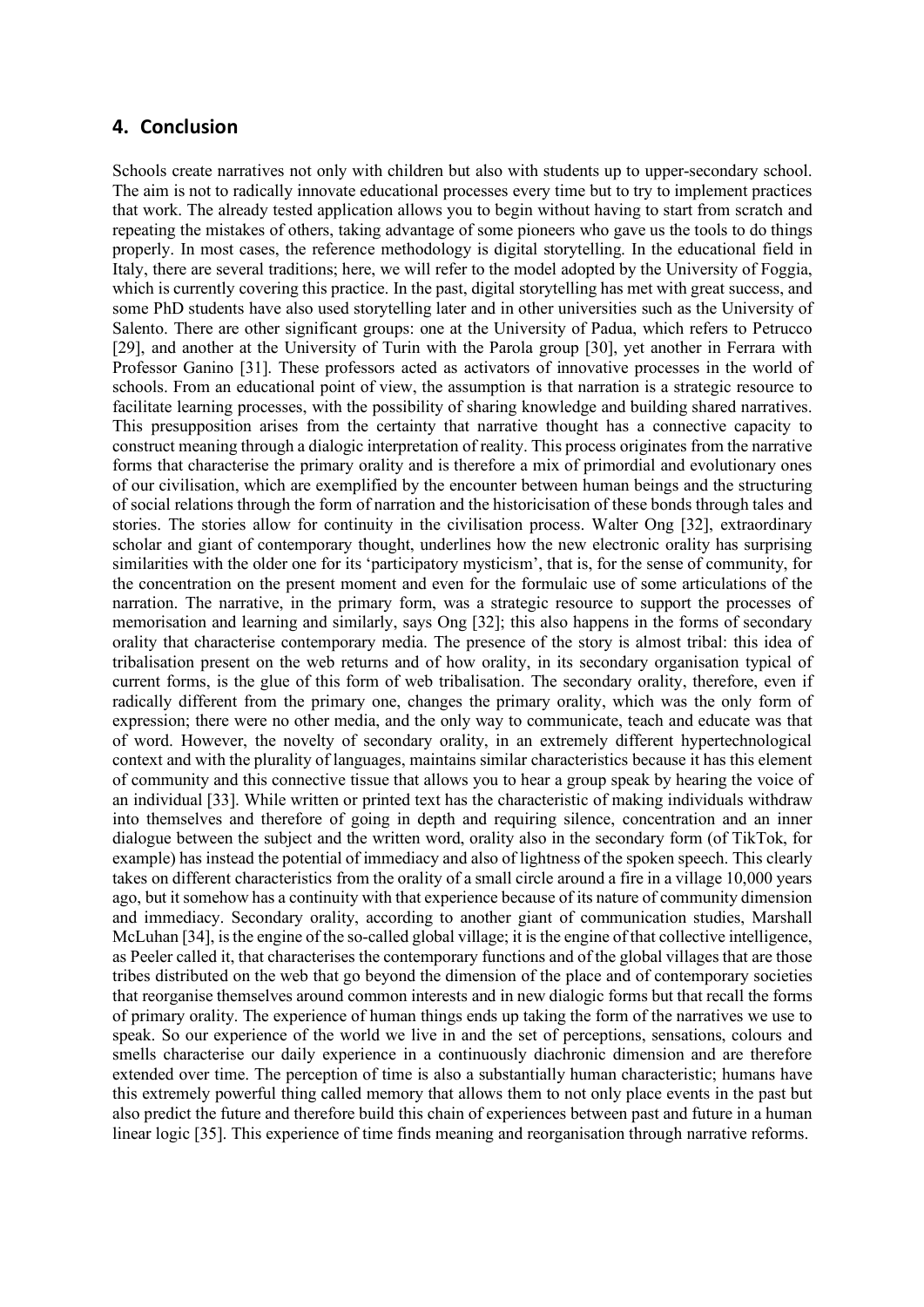## **5. References**

- [1] C. Chan, M. Sage, A narrative review of digital storytelling for social work practice. Journal of Social Work Practice 35(1) (2021) 63-77.
- [2] M. J. Roll, D. Ifenthaler, Multidisciplinary digital competencies of pre-service vocational teachers. Empirical Research in Vocational Education and Training, 13(1) (2021) 1-25.
- [3] G. A. Toto, P. Limone, Motivation, Stress and Impact of Online Teaching on Italian Teachers during COVID-19. Computers, 10(6) (2021) 75.
- [4] E. J. Mutaqin, N. N. Muslihah, N. A. Hamdani, S. D. F. Sasty, Analysis of The Application of Learning Theory of JB Bruner in a Counseling Study Counting Operation to Add Whole Numbers. In Social, Humanities, and Educational Studies (SHEs): Conference Series 4 (1) (2021) 109-116.
- [5] J. Petraglia, The importance of being authentic: Persuasion, narration, and dialogue in health communication and education. Health communication 24(2) (2009) 176-185.
- [6] M. D. H. Rahiem, Storytelling in early childhood education: Time to go digital. International Journal of Child Care and Education Policy 15(1) (2021) doi:10.1186/s40723-021-00081-x
- [7] V. Nisi, H. Bostock, V. Casario, A. Acedo, N. Nunes, Impalpable narratives: How to capture intangible cultural heritage of migrant communities, in: ACM International Conference Proceeding Series (2021) 109-120. doi:10.1145/3461564.3461575
- [8] N. Parsazadeh, P. Cheng, .., T. Wu, .., Y. Huang, Integrating computational thinking concept into digital storytelling to improve learners' motivation and performance. Journal of Educational Computing Research, 59(3) (2021) 470-495. doi:10.1177/0735633120967315
- [9] S. Parsons, K. Ivil, H. Kovshoff, E. Karakosta, 'Seeing is believing': Exploring the perspectives of young autistic children through digital stories. Journal of Early Childhood Research, 19(2) (2021) 161- 178. doi:10.1177/1476718X20951235
- [10] M. Slade, S. Rennick-Egglestone, Y. Llewellyn-Beardsley, C. Yeo, J. Roe, S. Bailey, …, F. Ng, Recorded mental health recovery narratives as a resource for people affected by mental health problems: Development of the narrative experiences online (NEON) intervention. JMIR Formative Research, 5(5) (2021) doi:10.2196/2441
- [11] S. Marcos-García, L. Alonso-Muñoz, A. López-Meri, Journalism and new narratives. storytelling as broadcasting format on social media. [Periodismo y nuevas narrativas. Storytelling como formato de difusión informativa en redes sociales1] Estudios Sobre El Mensaje Periodistico, 27(2) (2021) 553-567. doi:10.5209/ESMP.71193
- [12] K. Jung, V. T. Nguyen, J. Lee, Blocklyxr: An interactive extended reality toolkit for digital storytelling. Applied Sciences (Switzerland), 11(3) (2021) 1-19. doi:10.3390/app11031073
- [13] J. Brusk, H. Engström, Marvinter: A case study of an inclusive transmedia storytelling production. Convergence, 27(1) (2021).103-123. doi:10.1177/1354856520923972
- [14] J. Arnedo-Moreno, V. Garcia-Font, A Study on the Design and Application of Fictional Storytelling in Online Learning of Computer Security. Applied Sciences, 11(13) (2021) 6185.
- [15] J. I. Liontas, P. Mannion, Voices Heard, Voices Seen: From Classroom Praxis to Digital Stories Worth Sharing. Iranian Journal of Language Teaching Research, 9(2) (2021) 73-84.
- [16] O. Y. Akyar G. Demirhan S.S. Oyelere, M. Flores, V. Costas Jauregui, Digital Storytelling in Teacher Education for Inclusion. Advances in Intelligent Systems and Computing 1161 (2021) 367- 3762020. In: 8th World Conference on Information Systems and Technologies, WorldCIST 2020.
- [17] D. Casanova, G. Alsop, I. Huet, Giving away some of their powers! Towards learner agency in digital assessment and feedback. Research and Practice in Technology Enhanced Learning 16 (1) (2021).
- [18] J. Sixto-Garcia, A. G. S. Duarte Melo, Self-destructive content in university teaching: New challenge in the digital competence of educators. Communication and Society 33 (3) (2020) 187.
- [19] G. A. Toto, P. Limone, From Resistance to Digital Technologies in the Context of the Reaction to Distance Learning in the School Context during COVID-19. Education Sciences, 11(4) (2021) 163.
- [20] J. F. Barber, Digital storytelling: New opportunities for humanities scholarship and pedagogy. Cogent Arts & Humanities, 3(1) (2016) 1181037.